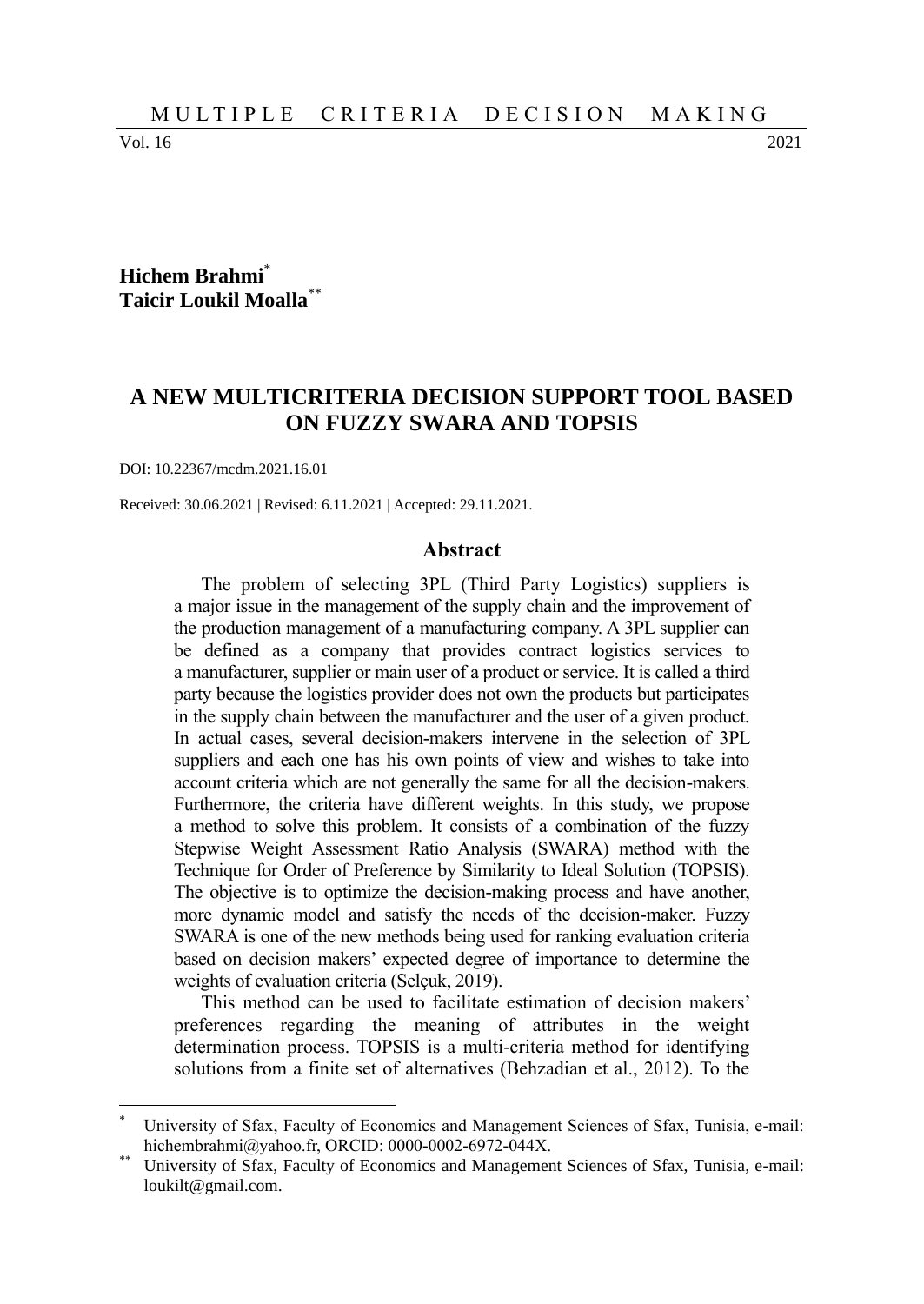best of our knowledge, this combination has not been developed in the literature, especially in the third-party logistic problems. The proposed model will be implemented to solve a 3PL problem of a company selling steel products.

**Keywords:** multicriteria decision support, 3PL suppliers, Fuzzy SWARA, TOPSIS.

## **1 Introduction**

In a strong competitive environment, companies are constantly looking to improve their competitiveness. This is based as much on the quality of the products or services as on the costs and deadlines of their delivery. It is essential to be able to quickly respond to changes in the market. This remarkable dynamic of the economic context seems to require an ever-greater capacity for adaptation and responsiveness from the actors of an organization. Indeed, the accelerated scalability of markets has a direct impact on the necessary responsiveness of companies. The company's adaptation and responsiveness depend on its ability to interact effectively with all stakeholders. It is therefore a matter of breaking down cultural, organizational, functional and technological barriers within companies (Zouggari and Benyoucef, 2011).

Today, decision-making processes interest manufacturers due to their importance for achieving the desired level of competitiveness and the overall goals of implementing process innovations (Garcia et al., 2020). Organizational studies and process analysis constantly show companies' needs for solutions to organize their activities around a workspace and improve their competitiveness in a strong competitive context (Batarlienė and Jarašūnienė, 2017). In this context, outsourcing part of the work of one or more services of a company leads to calling on an external intermediary who carries out the given 3PL activity. Many definitions have been proposed for 3PL. It is defined as a professional logistics company that makes a profit while taking over all or part of the logistics of a company's supply chain (Lambert and Cooper, 2000). The delegated function remains under the control of the company that owns the service, but the function is fulfilled by the partner who undertakes to carry out the work and to respect the principles of the master company. The chosen partner must be competent and trustworthy because he owns part of the commercial activity. This delegation can have significant repercussions on the functioning and image of the company. By outsourcing its logistics to a 3PL provider, a company can focus on its core business and competence, save transportation costs, and gain flexibility in many aspects, such as supply chain flexibility, operations flexibility in logistics management, and flexibility with warehouse space and labour (Yanhui, Hao and Ying, 2018).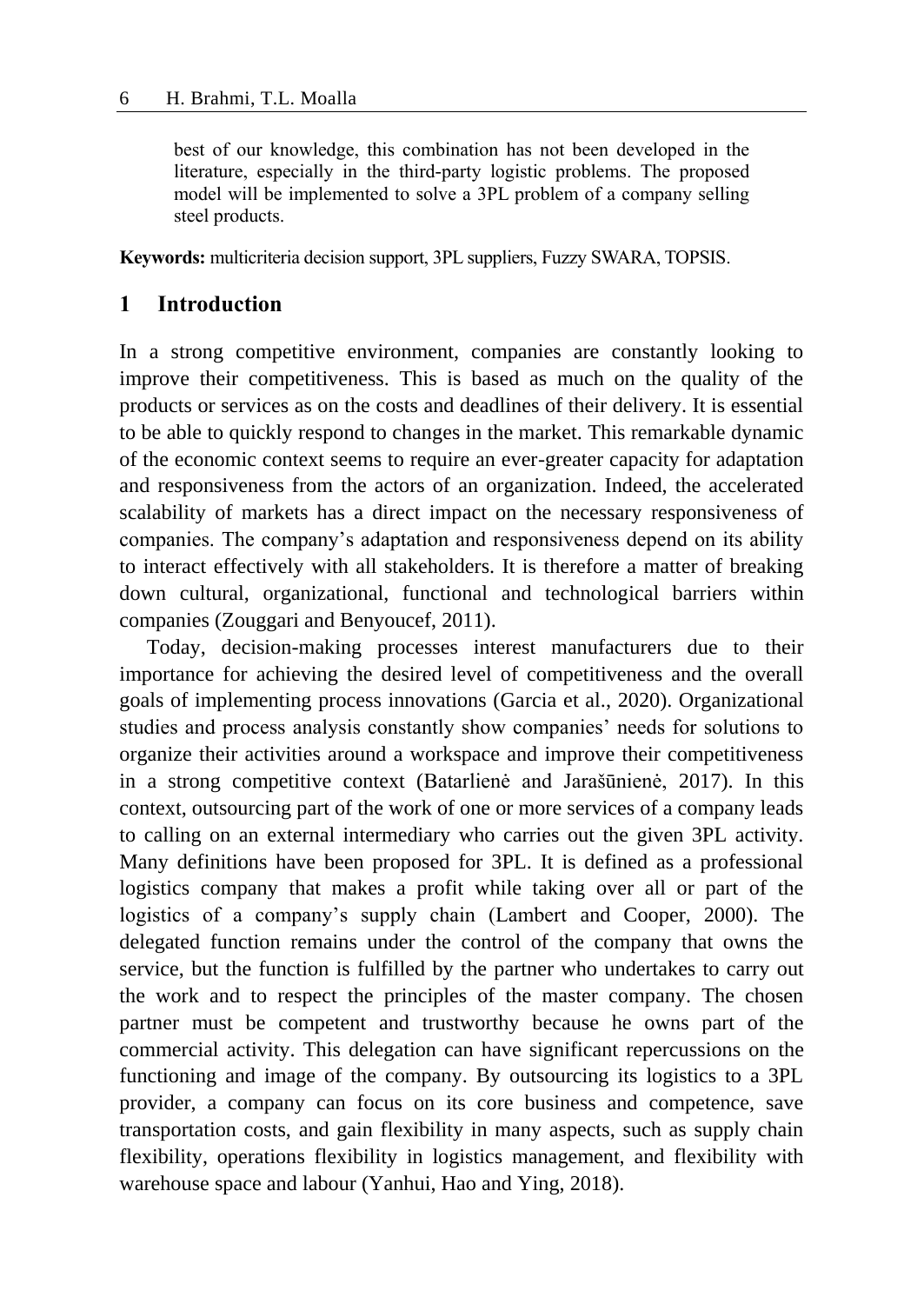Selection and assessment of 3PL suppliers remains the most critical activity in the supply chain due to its important role and ease of chain operation (Hosang, 2017). Decisions are complicated by the fact that different criteria should be taken into account in the decision-making process. This attracts many researchers; many approaches have been proposed in the literature.

In recent years, many researchers have focused on multiple-criteria decision- -making (MCDM) models for making complex decisions under several criteria. In fact, this concepts is often used in cases where a specific problem involves several different attributes, including simultaneously, quantitative and qualitative ones, such as cost, degree of importance, capacity, and lifetime (Seyedkolaei and Seno, 2021).

Therefore, our objective is to present a theoretical study and a case study dealing with the selection and evaluation of a group of suppliers, based on several criteria such as Cost, Delivery, Availability, Service, etc.

The remainder of this paper is organized as follows: Section 2 presents a literature review of main research papers dealing with this problem and describes a comparative study of the main existing methods. Section 3 presents the proposed method for solving the 3PL supplier choice problem with a solution of a practical case. Section 4 contains conclusions.

# **2 Literature review**

The problem of choosing 3PL suppliers is one of the strategic decisions that have a significant impact on the company's performance. With the evolutions of the manufacturing systems, this decision becomes more and more critical. Different decision support approaches have been proposed in the literature for the problem of choosing 3PL providers. We classify these approaches according to their techniques: Artificial Intelligence, Methods based on total cost, Mathematical programming models, Linear weighting models and Outranking methods.

Table 1 summarizes these main approaches with the advantages and disadvantages presented in some related papers. It presents a classification into four categories of the approaches used for decision making in the problem of selecting supplier groups. For each category, the different techniques used to solve the selection problem have been presented under a finite number of important criteria. The main advantages and disadvantages of each approach have been listed to recognize their strengths and weaknesses.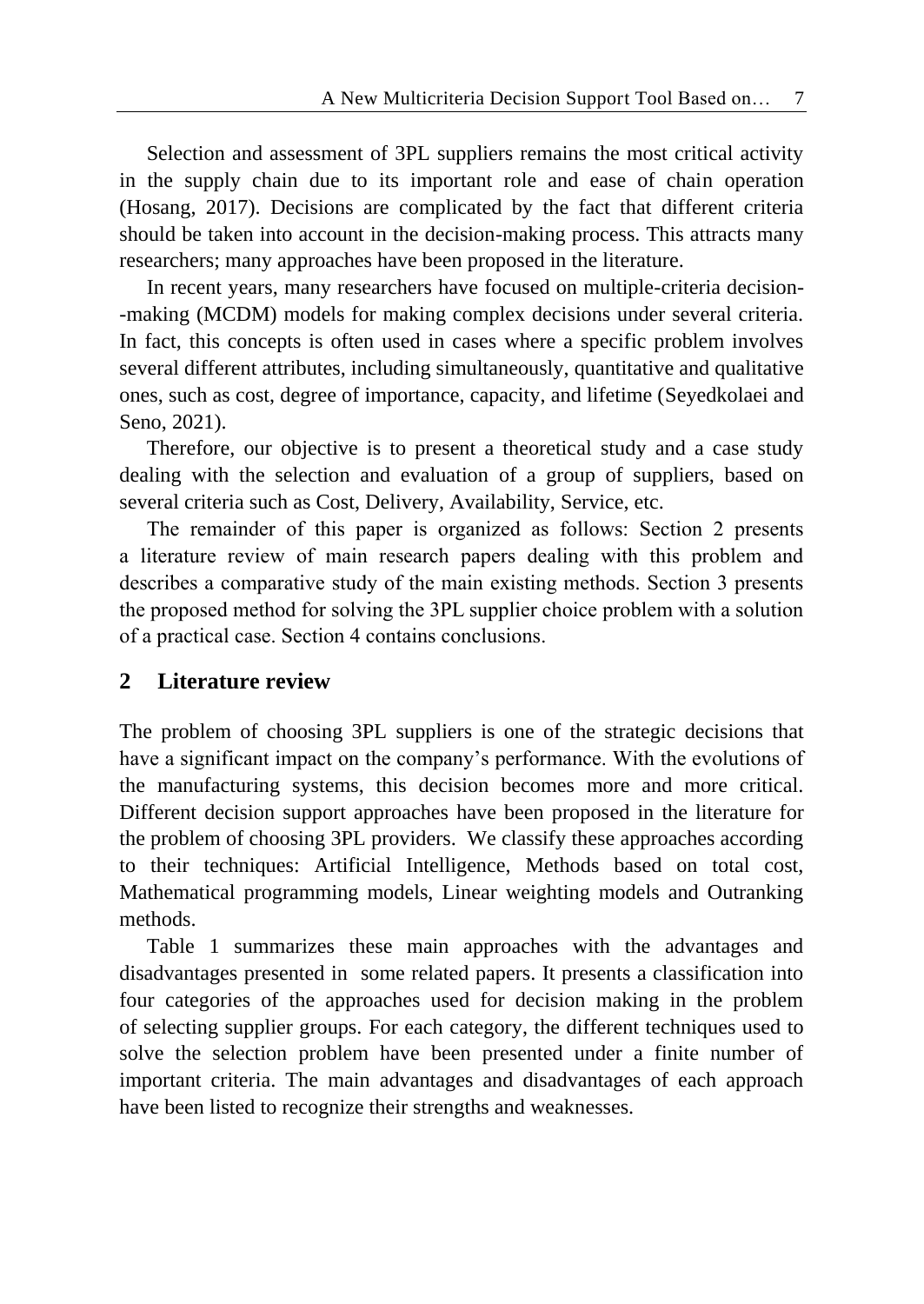| <b>Methods</b>      | <b>Avantages</b>              | <b>Disadvantages</b>        | <b>Authors</b>            |
|---------------------|-------------------------------|-----------------------------|---------------------------|
| Linear              | - Quick and easy to use       | - Depend on human           | Jain. Wadhwa and          |
| weighting           | - Take into account           | judgments                   | Deshmukh (2007);          |
| methods             | subjective criteria           | $-$ No possibility to       | Kahraman, Ufuk and Ziya   |
|                     | - Inexpensive                 | introduce constraints       | (2003); Bozdag, Kahraman  |
|                     | implementation                | in the model                | and Ruan (2003);          |
|                     |                               |                             | Mafakheri, Breton and     |
|                     |                               |                             | Ghoniem (2011); Nilay and |
|                     |                               |                             | Demirel (2012); Devendra  |
|                     |                               |                             | and Ravi (2014); Şengül   |
|                     |                               |                             | et al. (2015)             |
| <b>Mathematical</b> | $-$ The criteria do not have  | $-$ Takes into account      | Ghodsypour and O'Brien    |
| programming         | a formal common               | the difficulty related      | (2001); Kumar (2014);     |
|                     | dimension                     | to subjective criteria      | Karsak and Dursun (2014)  |
|                     | - Offers several solutions    | - Does not offer an optimal |                           |
|                     | - Possibility to introduce    | solution                    |                           |
|                     | constraints in the model      | - Difficult to analyse      |                           |
|                     |                               | the results                 |                           |
| <b>Cost-based</b>   | - Help identify the structure | - Access to data on costs   | Jellouli and Benabdallah  |
| methods             | of all costs                  | sometimes limited           | $(2021)$ ; Hyunjun et al. |
|                     | - Allow to negotiate cost     | $-$ Expression of certain   | (2021)                    |
|                     | values with suppliers         | costs in difficult monetary |                           |
|                     | - Very flexible               | terms                       |                           |
| <b>Artificial</b>   | $-$ Offers a flexible         | - Collecting knowledge on   | Lin (2009);               |
| intelligence        | knowledge base                | suppliers and accessing     | Zhang et al. (2020)       |
|                     | $-$ Takes into account        | expertise is long and       |                           |
|                     | qualitative factors           | difficult                   |                           |
| Outranking          | $-$ The model can be based    | - A large number of         | Chen and Zeshui (2015);   |
| methods             | on both qualitative and       | technical parameters        | Molla, Giri and Biswas    |
|                     | quantitative information      | is required                 | (2021)                    |
|                     | - The criteria are not fully  |                             |                           |
|                     | compensatory                  |                             |                           |

Table 1: Advantages and disadvantages of different methods

Ghodsypour and o'Brien (2001) presented an approach based on mixed nonlinear programming (mono- and multi-objective cases) to solve the problem of supplier choice. Their approach takes into account the limitations of the budgets of the different customers, logistics costs, prices, etc. A numerical example is presented to show the effectiveness of the approach. Kahraman, Ufuk and Ziya (2003) presented an approach based on the fuzzy AHP method for the problem of selecting the location of entities in a supply chain. Similarly, Bozdag, Kahraman and Ruan (2003) implemented fuzzy AHP to choose the best manufacturing system. Decision makers usually find it more convenient to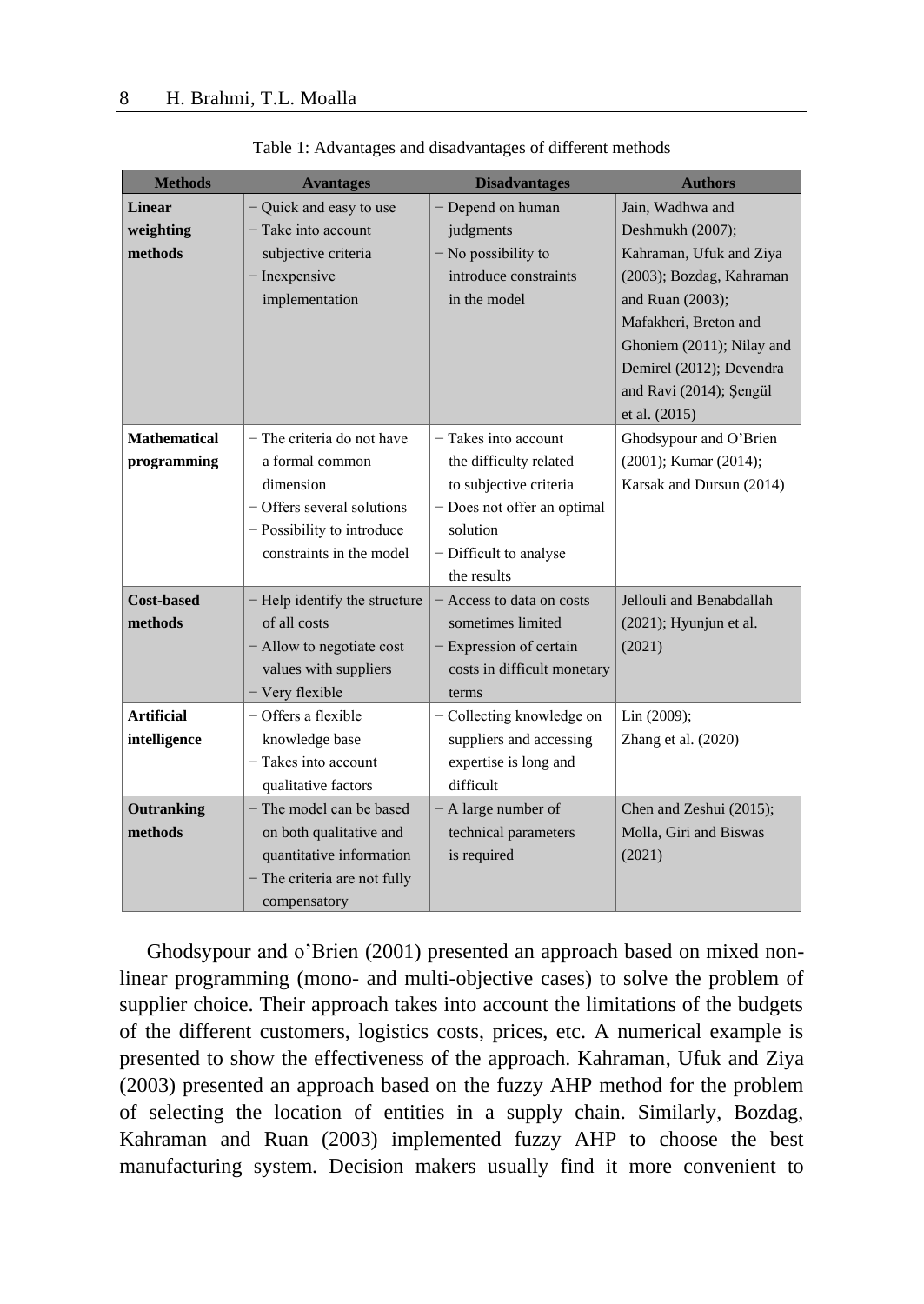express interval judgments than fixed value judgments, due to the fuzzy nature of the comparison process (Bozdag, Kahraman and Ruan, 2003). Kumar (2014) proposed an approach based on the GP (Goal Programming) method in a fuzzy environment. The authors seek to optimize three main criteria: minimize the overall cost, minimize the rejections of requests made and minimize the number of late deliveries. The set is subject to various constraints related to customer requests, supplier capabilities, budgets allocated to suppliers, etc.

Yan, Chaudhry and Chaudhry (2003) present an analysis of an effective approach to 3PL service provider evaluation, focusing on operational efficiency. An intelligent vendor report management system consisting of customer report management, vendor estimation and product coding systems to select vendors during the new product development process is proposed by Choy, Lee and Lo (2003). The authors note that the complexity of the problem is based on the number of criteria and sub-criteria used in an international dimension of the problem. Jain, Wadhwa and Deshmukh (2007) present a state of the art dedicated to the methods used to solve the problem of supplier choice. They list all the methods used and list the advantages and disadvantages of each. The authors propose a method based on "Association Rules Mining Algorithms" with fuzziness, to have more flexibility in the evaluation of suppliers and decision-making. They justify the choice of fuzzy logic by the nature of the decision-making information's used, which has a qualitative and quantitative form. The authors use a database with certain information specific to each provider in relation to the selection criteria. On a numerical example, the authors show the effectiveness of the developed method and insist that rules can be exploited via a database to provide decision makers with a more flexible evaluation of potential suppliers. Tanonkou, Benyoucef and Xie (2007) deal with a stochastic distribution network design problem where 3PL provider selection, distribution center location and demand area assignment decisions are processed simultaneously. The goal is to solve a complex optimization problem that brings together three levels of decisions: (i) choice of locations of distribution centers, (ii) selection of suppliers to ensure supplies (in one type of product) and finally (iii) assignment of demand areas to distribution.

Jain and Benyoucef (2008) deal with a problem of selecting 3PL suppliers in textile industry. The problem is to choose a number of suppliers, the modes of transport to be used and the storage policy to be adopted by the single distribution center of the chain. They present a simulation-based optimization approach using multicriteria genetic algorithms to solve this problem. Lin (2009) proposed a method for selecting suppliers by considering the effects of interdependence among the selection criteria (price, quality, delivery and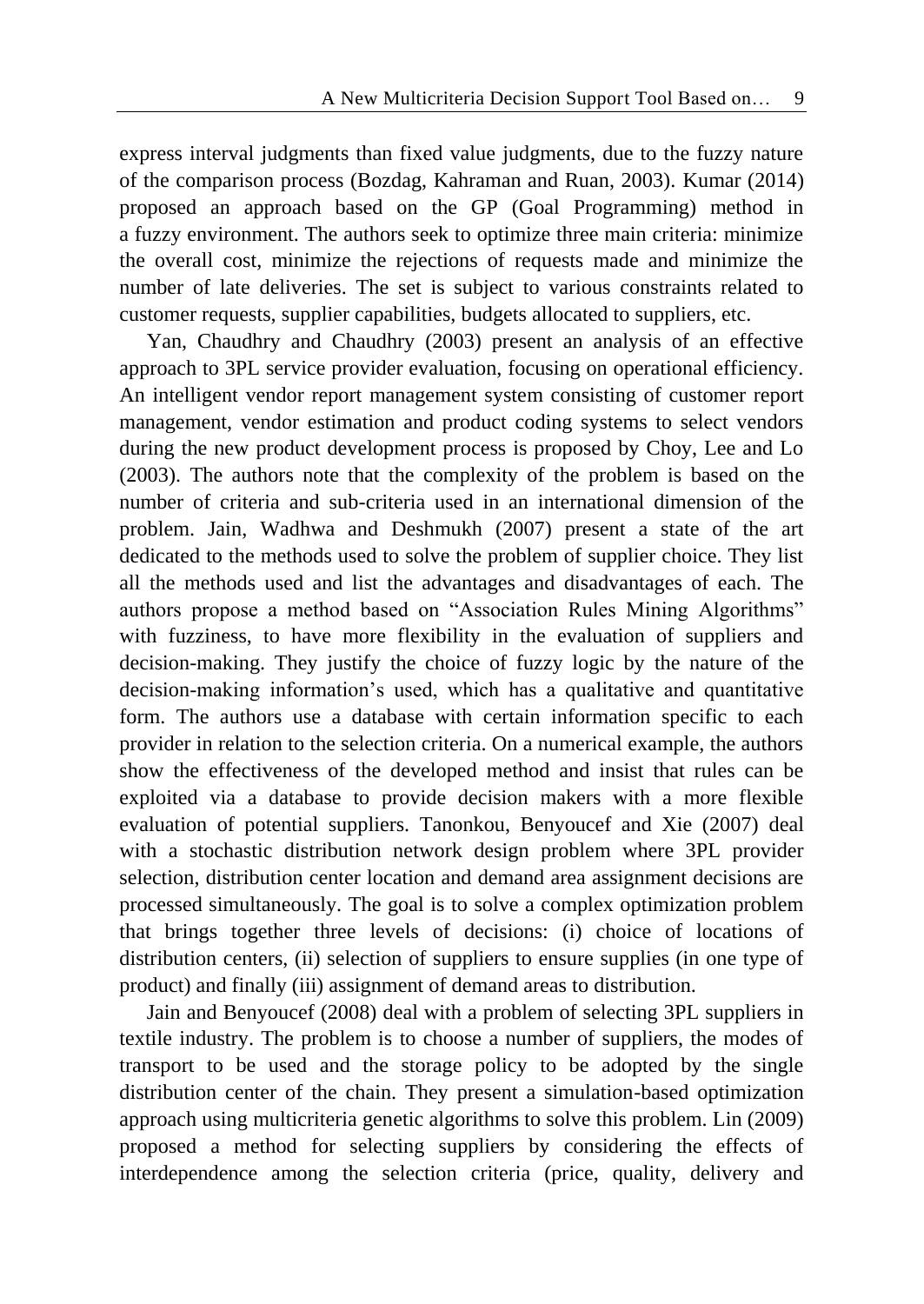technique), as well as achieving optimal order allocation among the chosen suppliers. The proposed method incorporates, accordingly, two steps: (i) combination of Analytic Network Process (ANP) with fuzzy Preference Programming (PP) in a more powerful fuzzy ANP (FANP) to select suppliers, (ii) application of multipurpose linear programming (MOLP) to determine the order assignment among the chosen suppliers. Mafakheri, Breton and Ghoniem (2011) proposed a two-stage dynamic multi-criteria programming approach for the problem of supplier choice and order allocation. In the first phase, the AHP method is used to address the multicriteria decision for the ranking of suppliers. In the second step, the order allocation model is proposed. It aims to maximize a service function for the company as well as to minimize all the supply chain costs. Nilay and Demirel (2012) used another method of group choice: the VIKOR method to solve multiple criteria decision-making problems with contradictory and non-commensurable criteria. This method is used for the choice of insurance companies by investors in Turkey. It is applied to determine the best feasible solution according to the chosen criteria.

Devendra and Ravi (2014) proposed an integer linear programming model to simultaneously determine the timing of supply, lot size, suppliers, and carriers. They proposed a model based on the GP to solve a problem of multiple choice; indeed, the intention of the model is to determine the timings (moments), the size of batch to be procured and the supplier and the carrier to be selected in each replenishment period.

Karsak and Dursun (2014) proposed a group decision-making method based on DEA and QFD. This methodology identifies the characteristics that the purchased products should possess to meet the needs of the business and then it attempts to establish the relevant vendor's evaluation criteria.

Kumar (2014) proposed a new model consisting of two complementary methods: AHP and FGP (Fuzzy GP) to provide support for identification and classification suppliers, based on the preferences of a group of decision makers. He proposed a hybridization of two methods to solve the problem. The first is based on fuzzy AHP with the method of geometric means to prioritize and aggregate the preferences of a group decision makers. In the second, the obtained priorities are integrated with GP (Goal Programming) for the discriminant analysis to provide solution.

Şengül et al. (2015) proposed a model based on the TOPSIS Soft method for the analysis a renewable energy supply systems in Turkey. Chen and Zeshui (2015) presented a new approach, called the HF-ELECTRE II approach, which combines the idea of HFS (Hesitant Fuzzy Sets) with the ELECTRE II method to effectively aggregate different opinions of group members.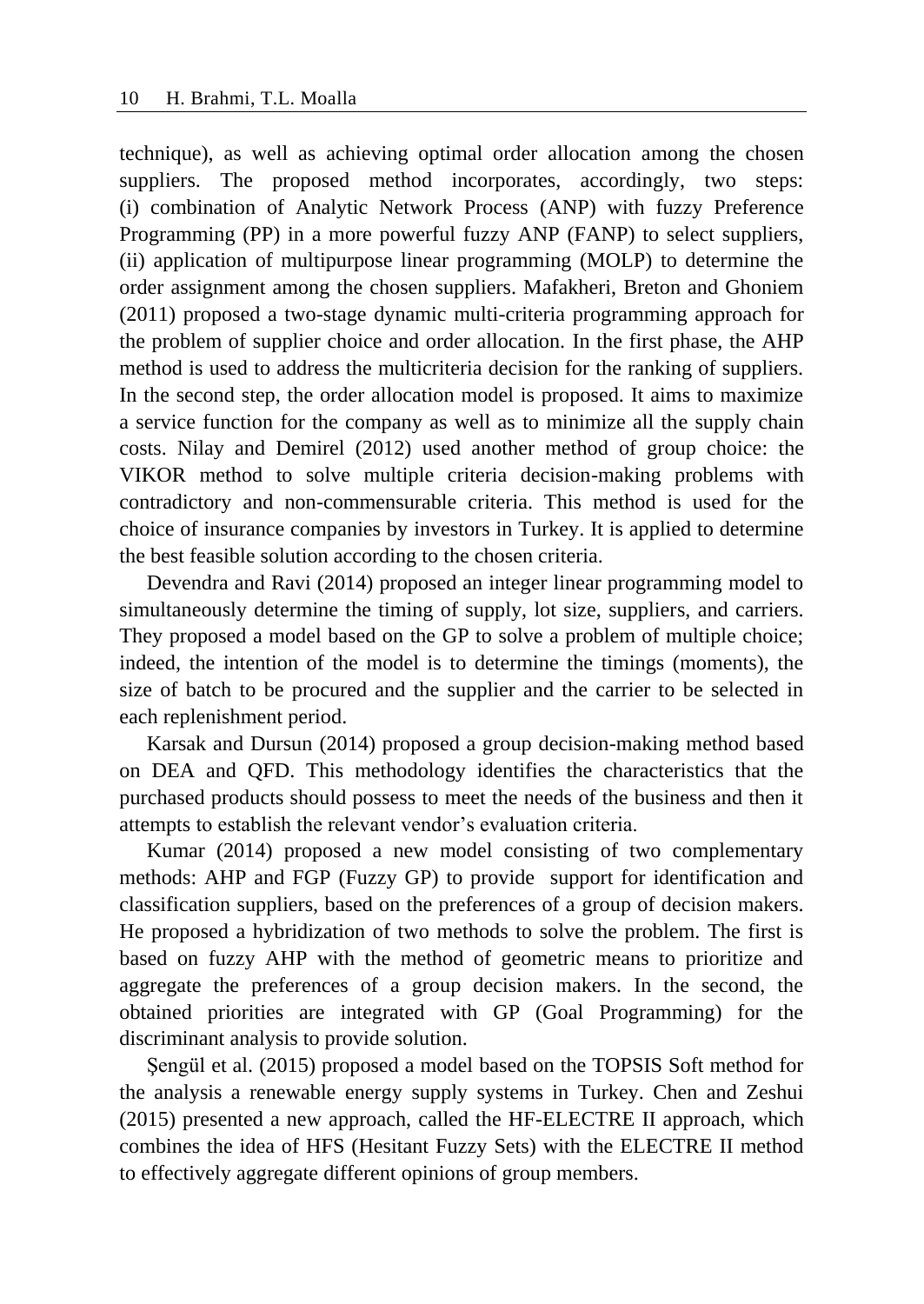Figure 1 presents the taxonomy of the selection of supplier problem and its related approaches. The supplier selection problem is summarized in the following diagram which describes the main sub-problems and the different methods used to solve them.

## **Abbreviations used**

**TOPSIS:** Technique for Order of Preference by Similarity to Ideal Solution; **FST:** Fuzzy Set Theory; **AHP:** Analytic Hierarchy Process; **QFD:** Quality Function Deployment; **GP:** Goal Programming; **DEA:** Data Envelopment Analysis; **ABC:** Activity-Based Costing; **TCO:** Total Cost of Ownership; **ANN:** Artificial Neural Network; **CBR**: Case-Based Reasoning; **RBR:** Rule-Based Reasoning.

**Description of the taxonomy of the decision problem presented in Figure 1.**

Selection of suppliers, divided into two sub-problems: Number of Suppliers and Choice of Suppliers.

We start with the first sub-problem: Number of Suppliers, which has several criteria, such as Characteristics of the company and Strategic plan, and a basic objective, which is the choice of suppliers. The second sub-problem, choice of Suppliers, can be solved under several criteria, such as Cost, Delivery, Service and Quality, using several types of methods, such as Outranking methods (PROMETHEE, ELECTRE), Linear weighting models (TOPSIS, FST, AHP), Mathematical programming models (QFD, DEA, GP), Artificial Intelligence (ANN, CBR, RBR) and Methods based on total cost (ABC, TCO).

In the previous section, we described some existing approaches that describe the decision problem. In this section, we provide a comparison between the different methods used for solving decision problems.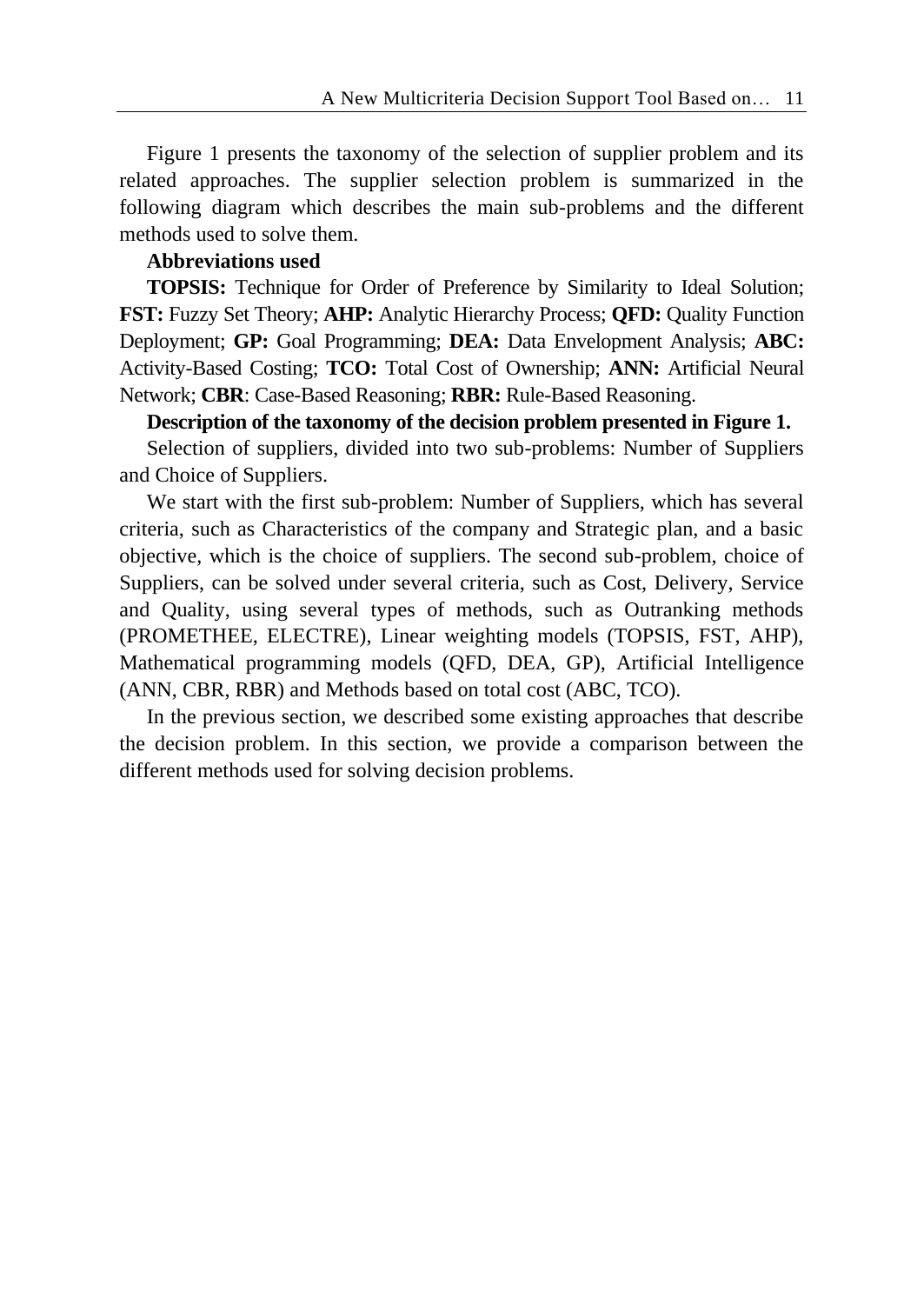

Figure 1: Selection of suppliers

## **3 The proposed model**

We propose a new model called Fuzzy SWARA–TOPSIS. Figure 2 describes the problem. The decision-making process is described as follows: the selection of *m* suppliers (A1, A2, …, Am) taking into account the opinions of the decision-maker under several criteria (C1, C2, …, Cn).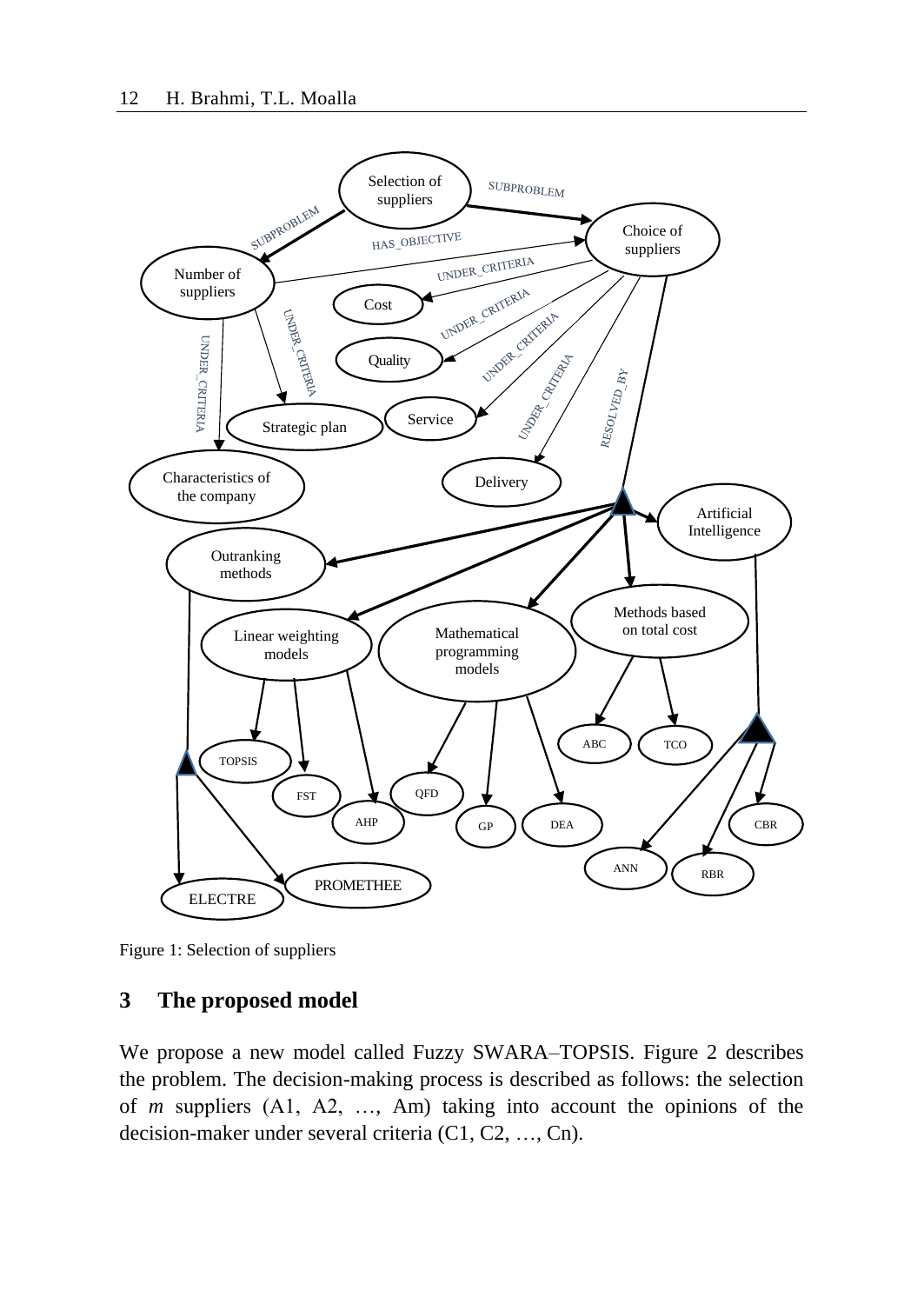

**Fuzzy SWARA for the calculation of the criteria weights**

Figure 2: Description of the problem

We notice the complexity and difficulty of the analysis of the results obtained for the majority of the proposed methods. Our goal is to propose a more efficient decision support tool capable of solving the problem in a shorter time. For this reason, we propose the following model which consists of a hybrid method based on Fuzzy SWARA and TOPSIS to solve the decision problem.

# **3.1 Fuzzy SWARA**

The SWARA method is one of the new methods used to evaluate criteria weights. Its main feature is its ability to estimate the preferences of decision makers regarding the meaning of attributes in the weight determination proces (Kersuliene, Zavadskas and Turskis, 2010).

The main reason for using Fuzzy SWARA is that it considers the expected importance of the assessment criteria identified by the experts. In addition, it is used to determine the weights of the criteria in a decision-making process in a fuzzy environment.

The steps of this method are as follows:

**Step 1:** Sort the evaluation criteria from maximum preference to minimum, considering the goal of decision making.

**Step 2:** The process is started from the second factor where the experts allocate a score between zero and one to the factor  $j$  in relation to the previous criterion  $(i - 1)$ . This process is then applied to each factor. This ratio represents the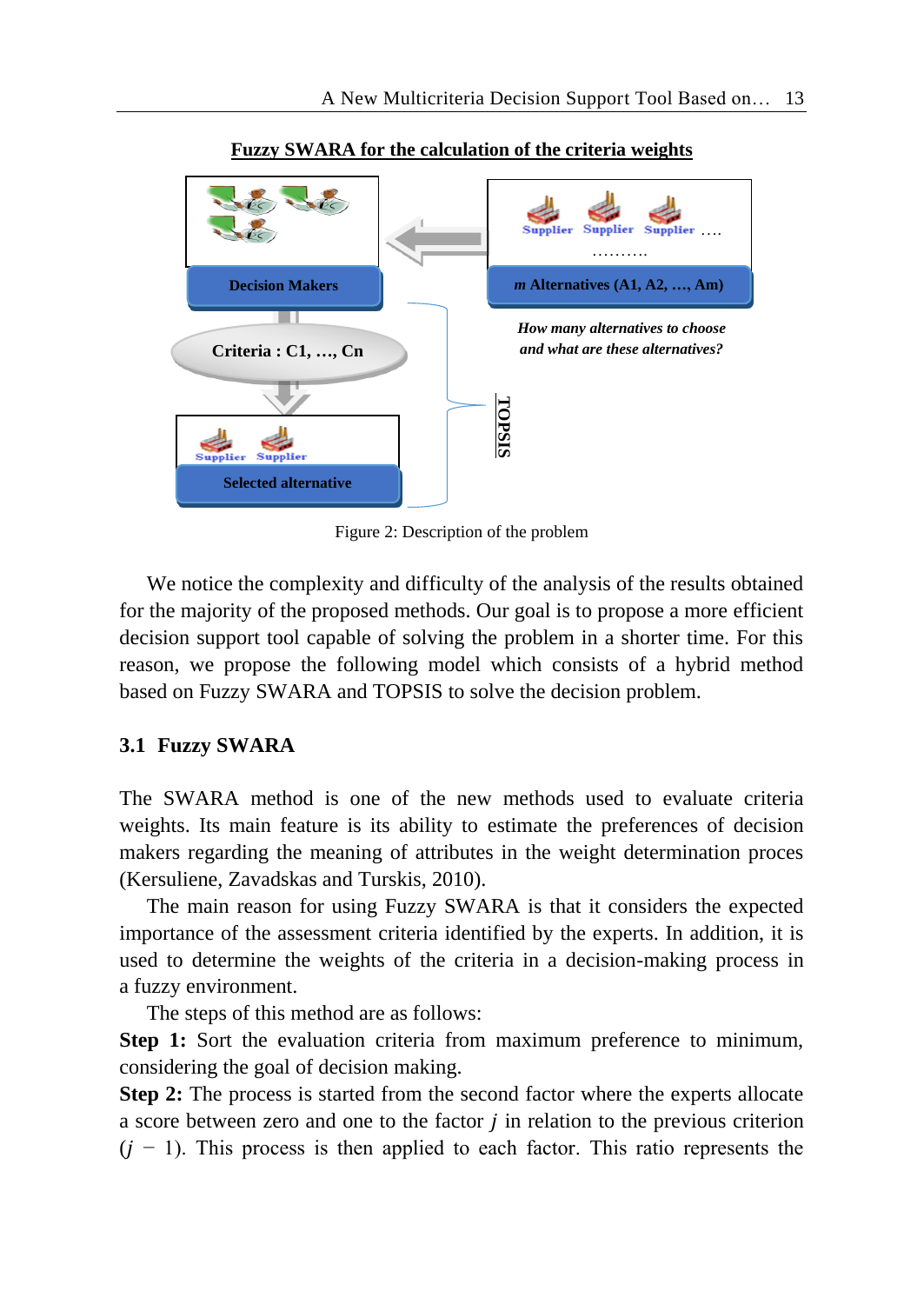comparative importance of  $\hat{S}_j$  (Kersuliene, Zavadskas and Turskis, 2010). The values are shown in Table 3.

**Step 3:** Calculation of the values of the coefficient  $\hat{e}_j$ :

$$
\hat{e}_j = \begin{cases} 1, j = 1\\ \hat{S}_j + 1, j > 1 \end{cases}
$$
 (1)

**Step 4:** Recalculation of fuzzy weights ĝ :

$$
\hat{g}_j = \begin{cases} 1, & j = 1 \\ \frac{\hat{g}_{j-1}}{\hat{e}_j}, & j > 1 \end{cases}
$$
 (2)

**Step 5:** Calculation of weight of fuzzy criteria ŵ :

$$
\hat{w}_j = \frac{\hat{g}_j}{\sum_{k=1}^n \hat{g}_k} \tag{3}
$$

where  $w_j = (l, m, u)$  is the fuzzy relative importance weight of the *j*th criterion and *n* is the number of criteria.

These fuzzy weights are converted into crisp weights  $(w_j)$  by the following equation:

$$
w_j = \frac{w_j^l + w_j^m + w_j^u}{3} \tag{4}
$$

Moreover, let  $A_1 = (l_1, m_1, u_1)$  and  $B_1 = (l_2, m_2, u_2)$ .

The basic arithmetic operations on triangular fuzzy numbers (TFNs) can be defined as follows:

$$
A_1 + B_1 = (l_1 + l_2, m_1 + m_2, u_1 + u_2)
$$
  
\n
$$
A_1 - B_1 = (l_1 - l_2, m_1 - m_2, u_1 - u_2)
$$
  
\n
$$
A_1 * B_1 = (l_1 * l_2, m_1 * m_2, u_1 * u_2)
$$
  
\n
$$
A_1/B_1 = (l_1 / u_2, m_1 / m_2, u_1 / l_2)
$$

#### **3.2 The TOPSIS method**

TOPSIS is a method developed to classify solutions from a finite set of alternatives (Behzadian et al., 2012). The basic principle is that the best alternative should have the shortest distance from the positive ideal solution and the furthest distance from the negative ideal solution.

TOPSIS makes it possible to use the idea of a compromise solution to classify the alternatives. In addition, it helps the decision maker to establish the ranking order of the alternatives by deriving compromise indices based on the distances of the alternatives between the positive ideal solution and the negative ideal solution.

The TOPSIS method procedure can be expressed as a series of steps for *m* alternatives and *n* criteria.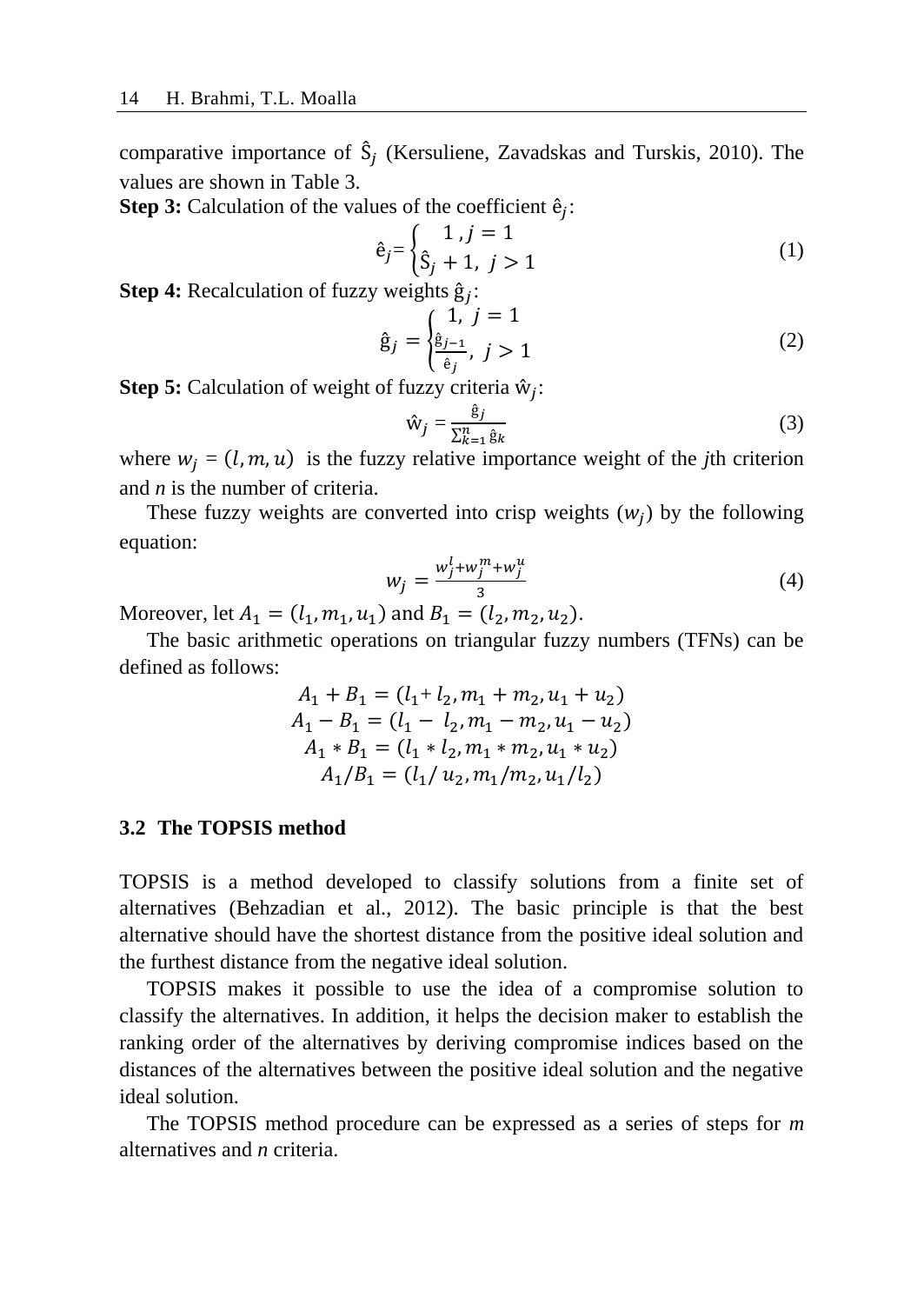**Step 1:** Construct the decision matrix and determine the criteria weights. The normalized decision matrix  $B = (b_{ij})_{m \times n}$  is computed as follows:

$$
b_{ij} = \frac{a_{ij}}{\sum_{i=1}^{m} a_{ij}}, \text{ for } i = 1, 2, ..., m; j = 1, 2, ..., n
$$
 (5)

**Step 2:** Calculate the normalized decision matrix. The weighted normalized decision matrix  $C = (C_{ij})_{m \times n}$  is computed as follows:

$$
C_{ij} = w_j * b_{ij} \text{ for } i = 1, 2, ..., m; j = 1, 2, ..., n
$$
 (6)

where the weight vector of criteria is  $W = (w_1, w_2, ..., w_n)$ , with  $\sum_{j=1}^{n} w_j = 1$ .

**Step 3:** Determine the positive ideal solutions and negative ideal solutions:

$$
P^{+} = c_{1}^{+}, c_{2}^{+}, \dots c_{n}^{+} = \{ (Max_{j\in I}c_{ij}), (Min_{j\in J}c_{ij}) \}
$$
 (7)

$$
P^{-} = c_{1}^{-}, c_{2}^{-}, \dots c_{n}^{-} = \{ (Min_{j \in I} c_{ij}). (Max_{j \in J} c_{ij}) \}
$$
(8)

where  $C^+$  is a benefit criterion,  $C^-$  is a cost criterion, I is the set of benefit criteria, and J is the set of cost criteria.

**Step 4:** Compute separation measures based on the *n*-dimensional Euclidean distance. The separation measure of the alternative  $A_i$  from  $P^+$  is computed as follows:

$$
d_j^+ = \sum_{j=1}^n |c_{ij} - c_j^+|, \text{ for } i = 1, 2, ..., m
$$
 (9)

Similarly, the separation measure from  $P^-$  is computed as follows:

$$
d_j^- = \sum_{j=1}^n |c_{ij} - c_j^-|, \text{ for } i = 1, 2, ..., m
$$
 (10)

**Step 5:** Compute relative closeness coefficient to the ideal solutions. For an alternative  $A_i$ , the relative closeness coefficient is defined as follows:

$$
R_i = \frac{d_i^-}{d_i^- + d_i^+} \tag{11}
$$

Step 6: Rank the alternatives. The smaller the value of relative closeness coefficient, the better the rank of the alternative.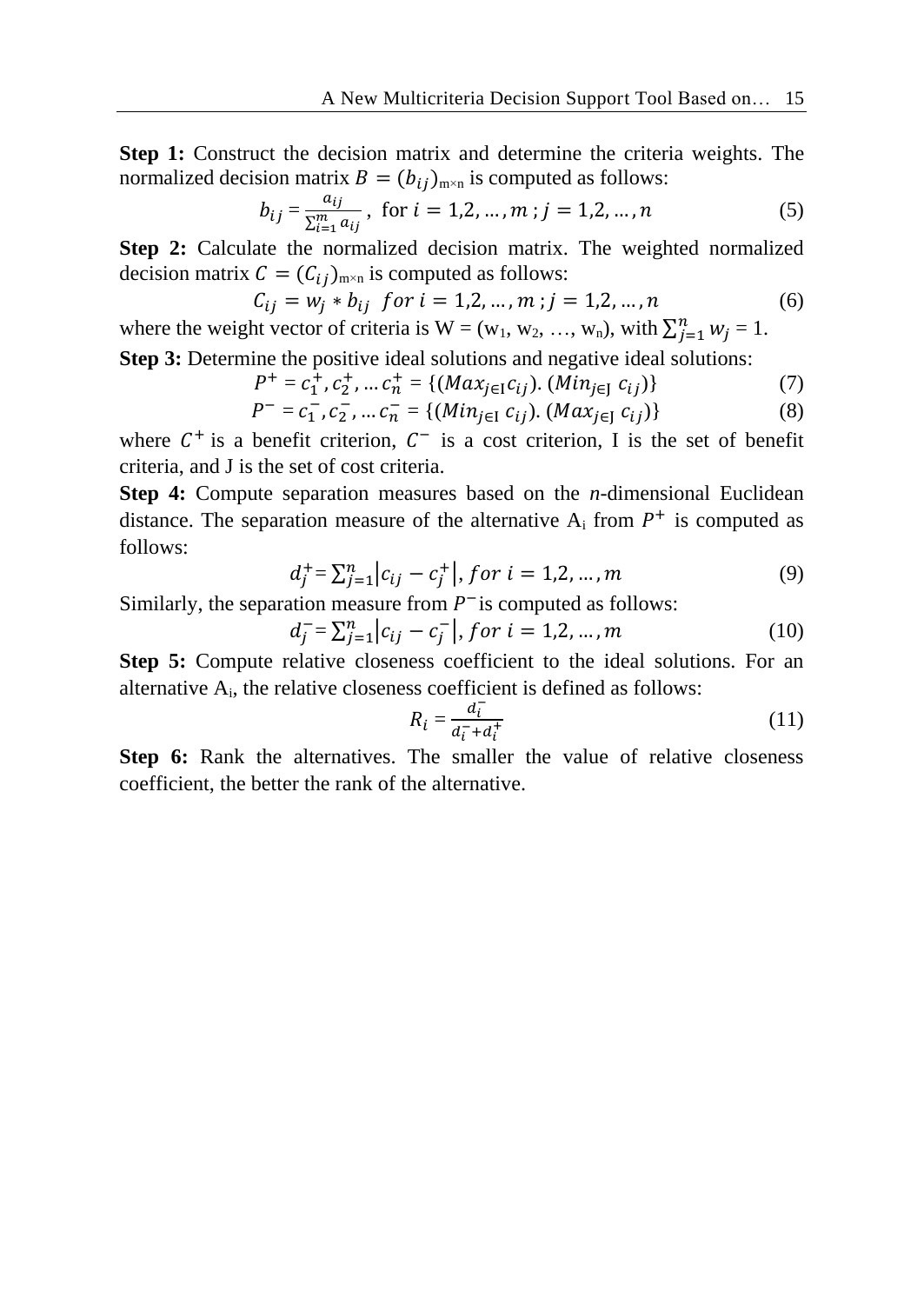

Figure 3: Algorithm of the proposed model

Figure 3 shows the details of the proposed model. First, in phase I, we identify the decision maker and obtain his opinion to define the criteria to be used in the selection of 3PL suppliers based on the literature. Then, in phase II, we apply the steps of Fuzzy SWARA to determine the criteria weights and finally, in phase III, we apply TOPSIS to select 3PL suppliers.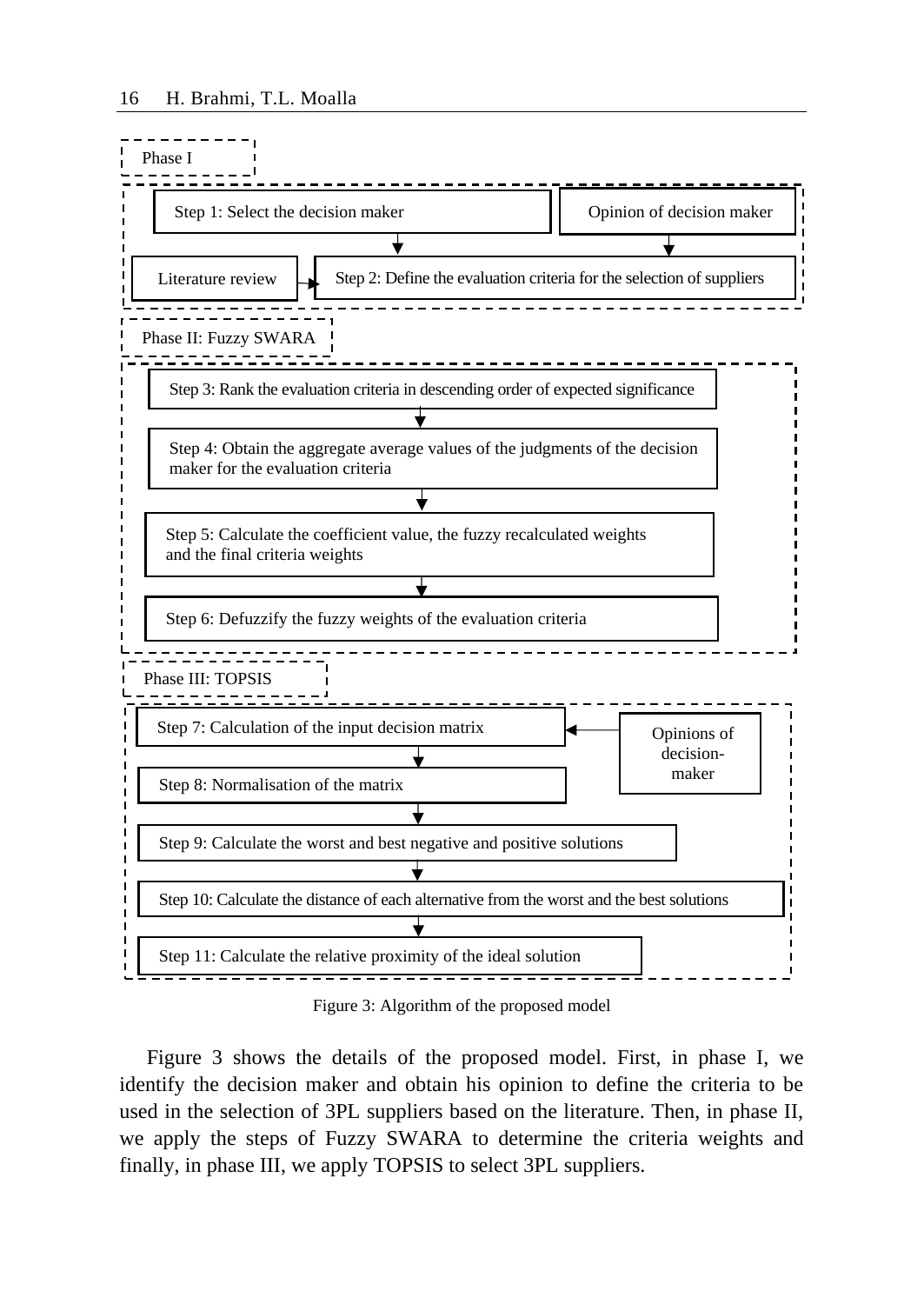#### **3.3 A case study: distribution of steel products**

The new Fuzzy SWARA–TOPSIS model can be applied to a wide range of problems. The case study concerns the distribution of steel products located in Sousse, Tunisia. The company has been one of the main suppliers of steel products. It operates with a staff of approximately 100 people, employed in various divisions. The problem faced by this company is the choice of suppliers from among several.

The potential candidates are: SFAX METAL, SOQUIBAT, SOTIC, PROSID and EPPM.

Our objective is to rank and select suppliers by priority according to well- -defined criteria.

The experts listed the criteria according to their expected level of importance.

| Criteria     | Designation | Maximize or minimize the value of the<br>criterion (Max/Min) |
|--------------|-------------|--------------------------------------------------------------|
| Availability | AV          | Max (AV)                                                     |
| Delivery     | <b>DE</b>   | Max (DE)                                                     |
| Quality      | QU          | Max (QU)                                                     |
| Service      | <b>SCE</b>  | Max (SCE)                                                    |
| Cost         | C           | Min(C)                                                       |

Table 2: Criteria

From the second criterion, the  $(j - 1)$ th criterion is compared to the jth criterion using the values from Table 3. In this comparison, decision-maker use linguistic values expressing  $\hat{S}_i$  which is the first step of Fuzzy SWARA. The decision maker prioritizes criteria according to their importance.

|  |  | Table 3: Linguistic Values by Chang (1996) |  |  |  |
|--|--|--------------------------------------------|--|--|--|
|--|--|--------------------------------------------|--|--|--|

| <b>Linguistic scale</b>     | <b>Triangular Fuzzy Number (TFN)</b> |
|-----------------------------|--------------------------------------|
| <b>Much Less Important</b>  | (0.222, 0.25, 0.286)                 |
| <b>Less Less Important</b>  | (0.286, 0.333, 0.40)                 |
| <b>Less Important</b>       | (0.4, 0.5, 0.667)                    |
| <b>Moderately Important</b> | (0.667, 1, 1.5)                      |
| <b>Equally Important</b>    | (1, 1, 1)                            |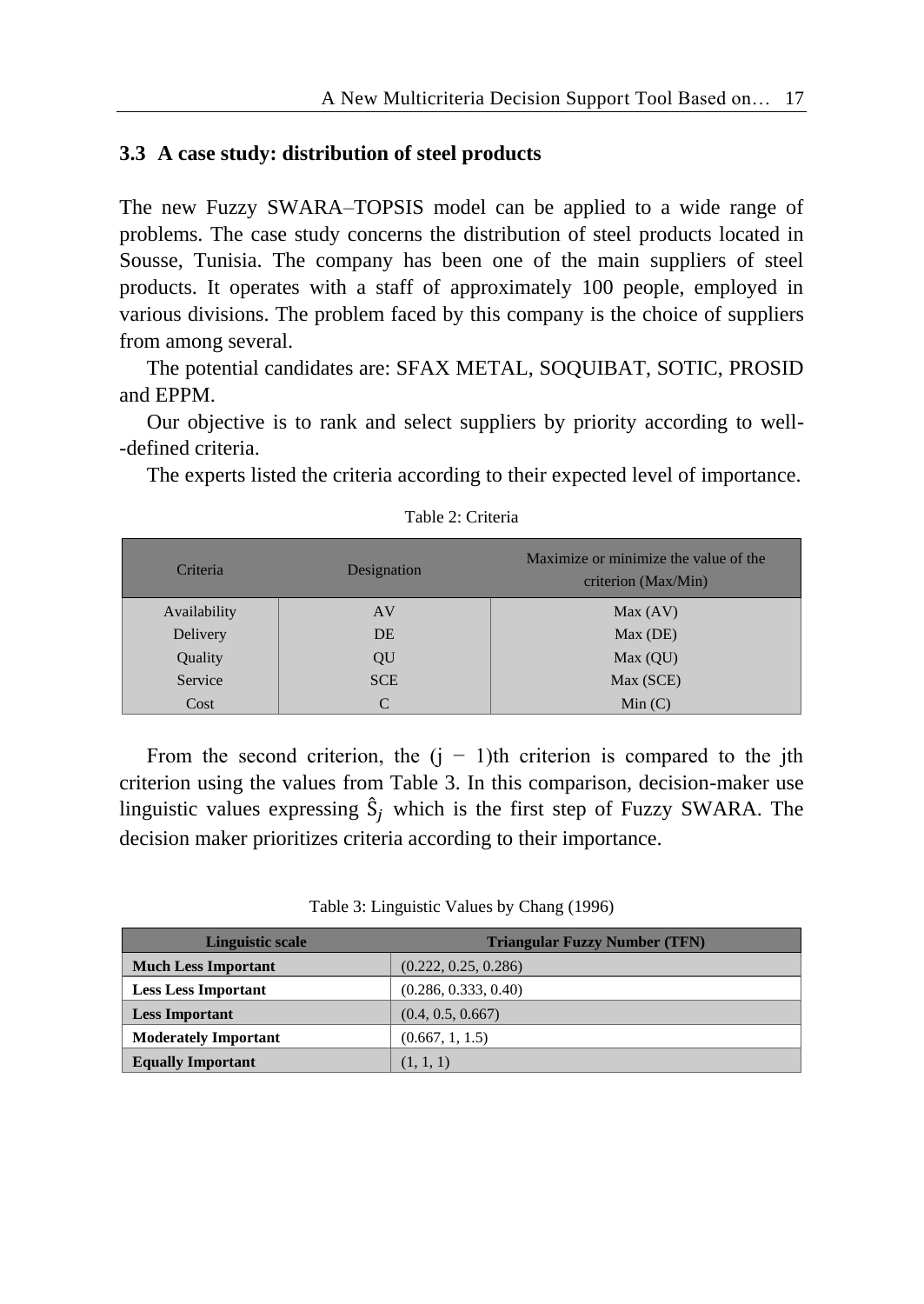The results of Fuzzy SWARA are shown in the table below.

| <b>Criteria</b> |                |                       |                 |       |                       |       |                       | g,                                                                                  |     |      | w.                                          | W |
|-----------------|----------------|-----------------------|-----------------|-------|-----------------------|-------|-----------------------|-------------------------------------------------------------------------------------|-----|------|---------------------------------------------|---|
| AV              |                |                       |                 |       |                       |       |                       |                                                                                     |     | 0.38 | $\vert 0.833 \vert 0.882 \vert 0.422 \vert$ |   |
|                 | 0.667          |                       | 1.5             | 1.667 |                       | 2.5   | 0.4                   | 0.5                                                                                 | 0.6 |      | $0.152$   0.417   0.529   0.221             |   |
| DE              | 0.4            | 0.5                   | 0.667           | 1.4   | 1.5                   | 1.667 | 0.24                  | 0.333   0.428   0.091   0.278   0.378   0.150                                       |     |      |                                             |   |
| <b>SCE</b>      |                | $0.286$   0.333   0.4 |                 |       | $1.286$   1.333   1.4 |       |                       | $\mid 0.171 \mid 0.250 \mid 0.333 \mid 0.065 \mid 0.208 \mid 0.294 \mid 0.114 \mid$ |     |      |                                             |   |
| QU              | $0.222$   0.25 |                       | $0.286$   1.222 |       | 1.25                  |       | $1.286$   0.133   0.2 |                                                                                     |     |      | 0.273   0.051   0.167   0.241   0.092       |   |

Table 4: Fuzzy SWARA Results

The decision maker listed the criteria according to their importance level obtained. Then it assigned the  $\hat{S}_i$  value to compare criteria (Step 2). Using equation 3, fuzzy weights  $(\hat{w}_j)$  are converted into crisp weights. The results of fuzzy SWARA are in Table 4. Next step of the proposed model is to use TOPSIS to make the final selection of suppliers by using the crisp weights.

In this paper, we consider TOPSIS to solve the decision problem. We gave a score from the interval [0, 10] for each supplier *i* compared to criterion *j*. The basic data for the decision are listed in Tables 5 and 6.

|   | $\mathbf{v}$<br>71 V |                | DE    | <b>SCE</b> | $\alpha$ ti |
|---|----------------------|----------------|-------|------------|-------------|
| W | 0.422                | 0.221<br>0.441 | 0.150 | .114       | 0.092       |

Table 5: Criteria weights

|                   | A <sup>V</sup> | OU | <b>SCE</b> | DE |  |
|-------------------|----------------|----|------------|----|--|
| <b>SFAX METAL</b> |                |    |            |    |  |
| <b>SOQUIBAT</b>   |                |    |            |    |  |
| <b>PROSID</b>     |                |    |            |    |  |
| <b>SOTIC</b>      |                |    |            |    |  |
| <b>EPPM</b>       |                |    |            |    |  |

Table 6: Decision Matrix

Table 7: Weighted Normalized decision matrix

|                   | AV    | OU    | <b>SCE</b> | DE    |       |
|-------------------|-------|-------|------------|-------|-------|
| <b>SFAX METAL</b> | 0.186 | 0.106 | 0.066      | 0.044 | 0.043 |
| <b>SOOUIBAT</b>   | 0.211 | 0.088 | 0.056      | 0.052 | 0.038 |
| <b>PROSID</b>     | 0.165 | 0.106 | 0.066      | 0.052 | 0.043 |
| <b>SOTIC</b>      | 0.211 | 0.088 | 0.066      | 0.044 | 0.043 |
| <b>EPPM</b>       | 0.165 | 0.106 | 0.078      | 0.059 | 0.038 |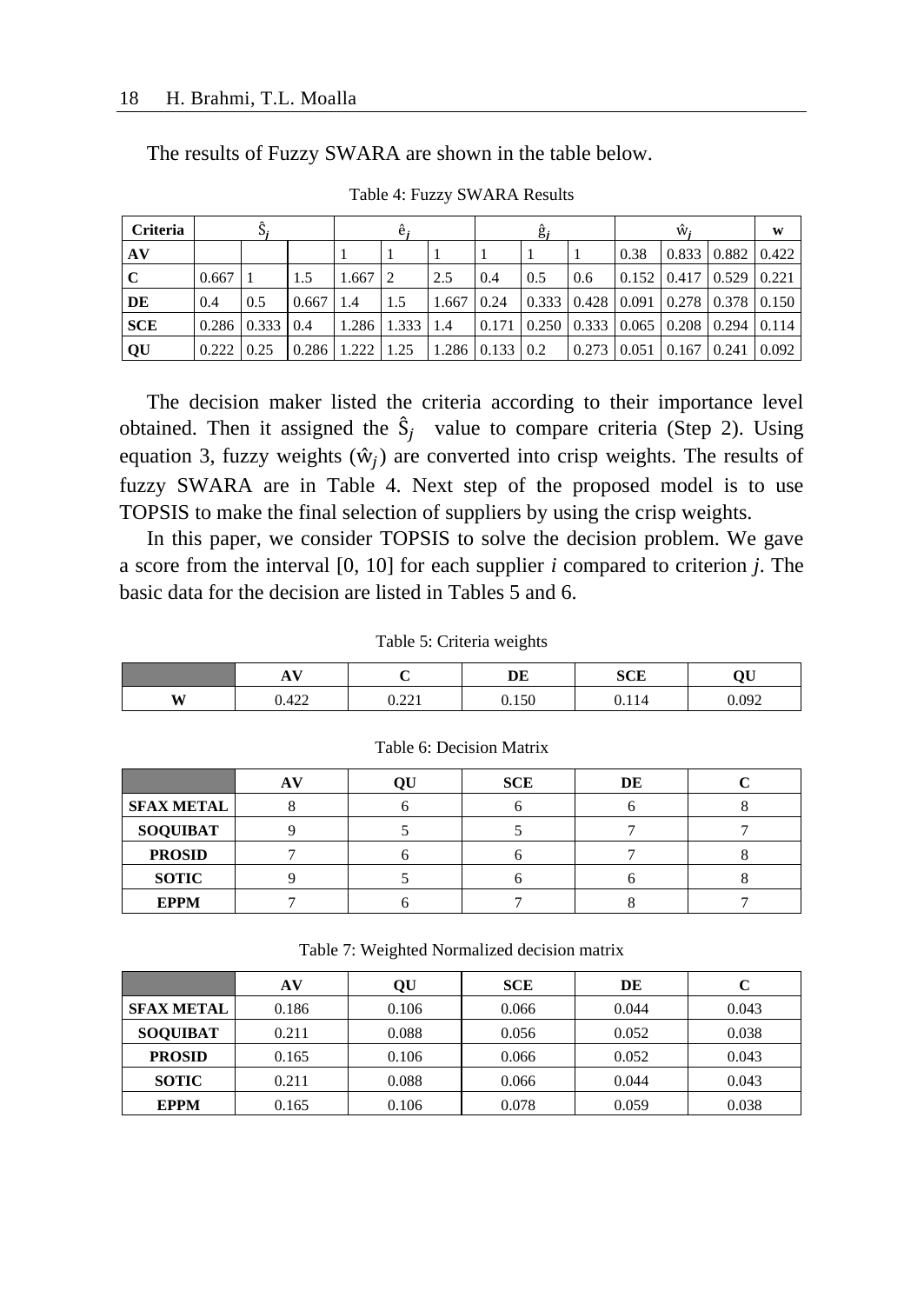| $\mathbf{D}^+$ | 0.211<br>U.∠II | 0.106 | 0.078 | 0.059 | 0.038 |
|----------------|----------------|-------|-------|-------|-------|
| D.             | 0.165          | 0.088 | 0.056 | 0.044 | 0.043 |

Table 8: Positive and Negative ideal solutions

The consecutive steps in the supplier selection problem are explained below. **Step 1:** Normalize the alternatives (results in Table 7).

**Step 2 + 3:** Calculate the weighted normalized decision matrix. The positive and negative ideal solutions are given in Table 8.

Table 9: Separation measures

| $+$<br>u | 0.032 | 0.029 | 0.048 | 0.027 | 0.046 |
|----------|-------|-------|-------|-------|-------|
| х.<br>u  | 0.029 | 0.047 | 0.022 | 0.047 | 0.033 |

Table 10: Relative Closeness coefficients to the ideal solutions

| <b>SFAX METAL</b> | <b>SOOUIBAT</b> | <b>PROSID</b> | SOTIC | FPPM  |
|-------------------|-----------------|---------------|-------|-------|
| 0.475             | J.618           | J.314         | 0.635 | 0.418 |

**Step 4:** Calculate the separation measures. The separations of each alternative from the positive and negative ideal solutions are given in Table 9.

**Step 5:** Calculate the relative closeness degrees. The results are given in Table 10.

#### **Discussion**

The methodology proposed for the classification of suppliers depends on the number of suppliers, decision makers and evaluation criteria. Our application consists in arranging and selecting suppliers of steel products in Tunisia on the basis of criteria (C, AV, …). Criteria weights were obtained by fuzzy SWARA. According to the results of this method, the most important criterion was AV, followed by C, DE, SCE, and QU. After this process, the selection of suppliers of STEEL Products were obtained by TOPSIS. The best supplier turned out to be "PROSID", followed by EPPM, SFAX METAL, SOQUIBAT and SOTIC. To the best of our knowledge, a combination of Fuzzy SWARA and TOPSIS has not been developed and we didn't find papers related to such a combination in the literature. This research fills this gap. In this study, the proposed model will be used for the first time.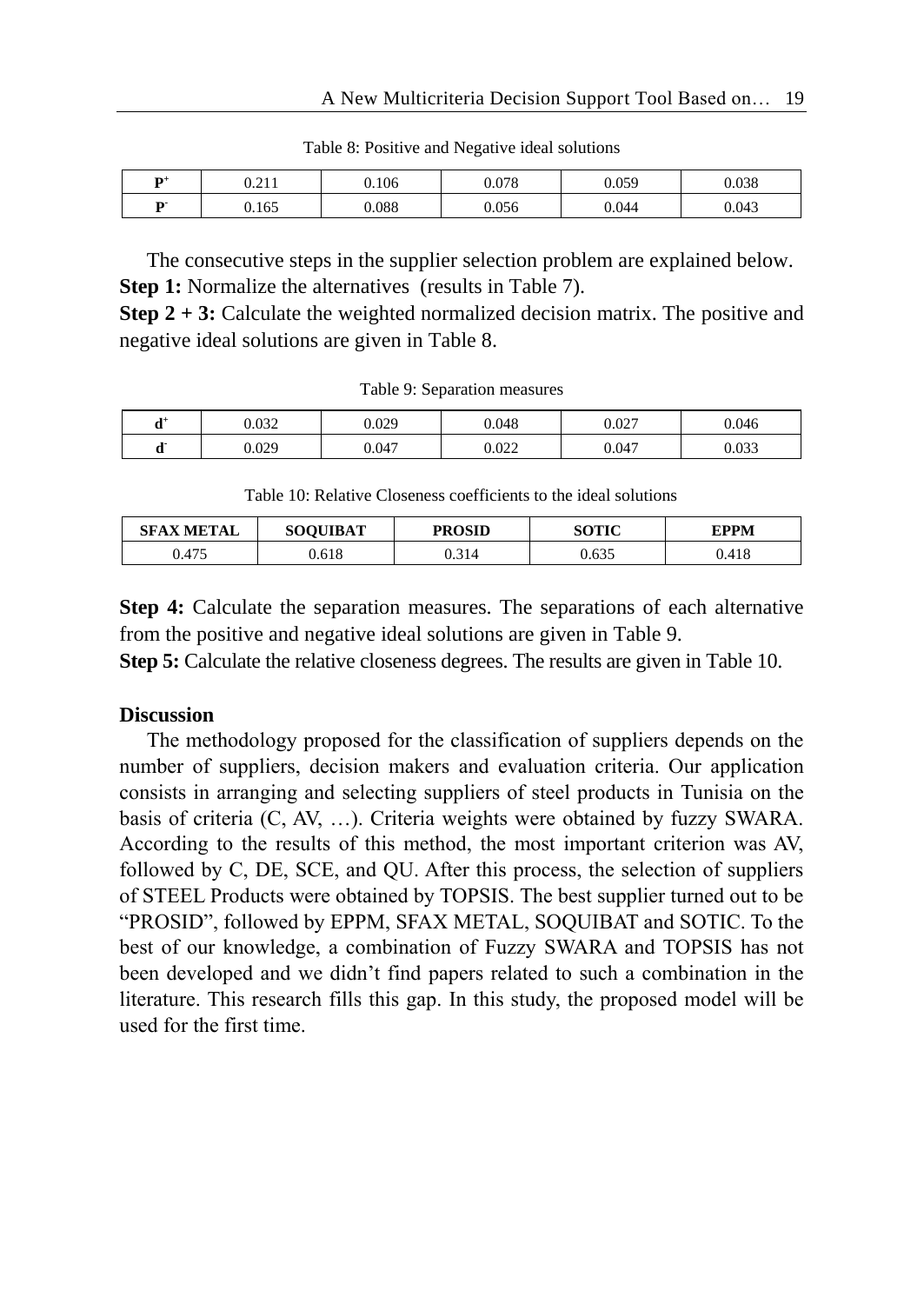#### **4 Conclusions**

In this paper, we presented a literature review on 3PL supplier selection problem and the different methods used to solve it. We proposed a new approach based on Fuzzy SWARA and TOPSIS methods. Within this approach, the ratings of suppliers with respect to each criterion are expressed with linguistic variables. Fuzzy SWARA is used for the calculation of criteria weights and TOPSIS for the classification of suppliers. The advantages of the proposed model are as follows: (1) it considers the relationship among various criteria and fuzzy situation for ranking suppliers; (2) it minimizes the end customer's level of dissatisfaction using demand and capacity limiting. Future studies may like to include such practices in the selection criteria to further enhance the accuracy of supplier selection and may consider fuzzy data in the evaluation process, for example. Fuzzy TOPSIS and our method can be developed as a group decision making problems.

### **References**

- Batarlienė N., Jarašūnienė A. (2017), *3PL Service Improvement Opportunities in Transport Companies*, 10th International Scientific Conference Transbaltica 2017: Transportation Science and Technology Procedia Engineering, 187, 67-76.
- Behzadian M., Otaghsara S.K., Yazdani M., Ignatius J. (2012), *A State-of the-art Survey of TOPSIS Applications*, Expert Systems with Applications, 39(17), 13051-13069.
- Bozdag C.E., Kahraman C., Ruan D. (2003), *Fuzzy Group Decision Making for Selection among Computer Integrated Manufacturing Systems*, Computers in Industry, 51(1), 13-29.
- Cabrerizo F.J., Herrera-Viedma E., Pedrycz W. (2013), *A Method Based on PSO and Granular Computing of Linguistic Information to Solve Group Decision Making Problems Defined in Heterogeneous Contexts*, European Journal of Operational Research, 230, 624-633.
- Chang D.Y. (1996), *Applications of the Extent Analysis Method on Fuzzy AHP*, European Journal of Operational Research, 95(3), 649-655.
- Chen N., Zeshui X. (2015), *Hesitant Fuzzy ELECTRE II Approach: A New Way to Handle Multicriteria Decision-making Problems*, Information Sciences, 292, 175-197.
- Choy K.L., Lee W.B., Lo V. (2003), *Design of a Case Based Intelligent Supplier Relationship Management System – The Integration of Supplier Rating System and Product Coding System*, Expert Systems with Applications, 25, 87-100.
- Devendra Ch., Ravi Sh. (2014), *A Goal Programming Model for Joint Decision Making of Inventory Lot-size, Supplier Selection and Carrier Selection*, Computers & Industrial Engineering, 71, 1-9.
- Garcia Flores E., Bruch J., Wiktorsson M., Jackson, M. (2020), *Decision-making Approaches in Process Innovations: An Explorative Case Study*, Journal of Manufacturing Technology Management, 32(9), 1-25, doi:10.1108/jmtm-03-2019-0087.
- Ghodsypour S.H., O'Brien C. (2001), *The Total Cost of Logistics in Supplier Selection, under Conditions of Multiple Sourcing, Multiple Criteria and Capacity Constraint*, International Journal of Production Economics, 73, 15-27.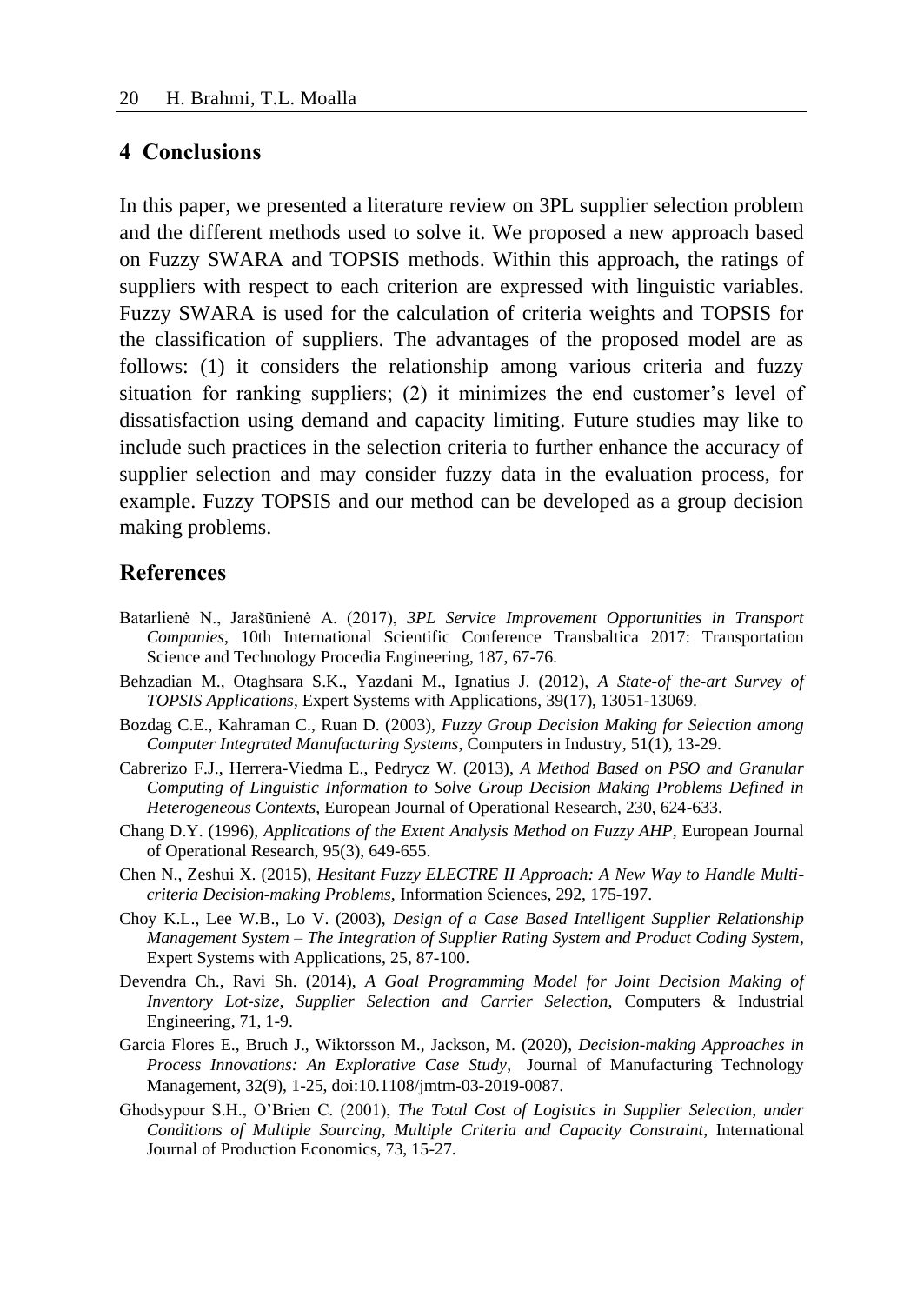- Hosang J. (2017), *Evaluation of Third-Party Logistics Providers Considering Social Sustainability*, Asia Pacific School of Logistics, Inha University.
- Hyunjun L., Ayeon K., Aejin L., Boreum L., Hankwon L. (2021), *Optimized H<sup>2</sup> Fueling Station Arrangement Model Based on Total Cost of Ownership (TCO) of Fuel Cell Electric Vehicle (FCEV)*, International Journal of Hydrogen Energy, 46, 69, 34116-34127.
- Jain V., Benyoucef L. (2008), *Managing Long Supply Chain Networks: Some Emerging Issues and Challenges*, Journal of Manufacturing Technology Management, 29(4), 469-496, https://doi. org/10.1108/17410380810869923.
- Jain V., Wadhwa S., Deshmukh S.G. (2007), *Supplier Selection Using Fuzzy Association Rules Mining Approach*, International Journal of production Research, 41, 1323-131.
- Jellouli T., Benabdallah A. (2021), *Mise en place de la méthode ABC pilotée par le temps (TDABC) et la création de valeur dans les services hospitaliers d'oncologie: De la revue de littérature à l'esquisse de modèle d'analyse*, Alternatives Managériales et Economiques, 3(2), 162-179.
- Kahraman C., Ufuk C., Ziya U. (2003), *Multi-criteria Supplier Selection Using Fuzzy AHP*, Logistics Information Management, 16(6), 382-394.
- Karsak E.E., Dursun M. (2014), *An Integrated Supplier Selection Methodology Incorporating QFD and DEA with Imprecise Data*, Expert Systems with Applications, 41(16), 6957-4174.
- Keršulienė V., Zavadskas E.K., Z. Turskis (2010), *Selection of Rational Dispute Resolution Method by Applying New Stepwise Weight Assessment Ratio Analysis (SWARA)*, Journal of Business Economics and Management, 11(2), 243-258.
- Kumar K.A. (2014), *Revisiting the Supplier Selection Problem: An Integrated Approach for Group Decision Support,* Expert Systems with Applications: An International Journal, 41, 2762-2771.
- Lambert D., Cooper M. (2000), *Issues in Supply Chain Management*, Industrial Marketing Management, 29(1), 65-83.
- Lin R.-H. (2009), *An Integrated FANP–MOLP for Supplier Evaluation and Order Allocation*, Applied Mathematical Modelling, 33(6), 2730-2736, doi: 10.1016/j.apm.2008.08.021.
- Mafakheri F., Breton M., Ghoniem A. (2011), *Supplier Selection-order Allocation: A Two-stage Multiple Criteria Dynamic Programming Approach*, International Journal of Production Economics, 132(1), 52-57, doi: 10.1016/j.ijpe.2011.03.005.
- Molla M.U., Giri B.C., Biswas P. (2021), *Extended PROMETHEE Method with Pythagorean Fuzzy Sets for Medical Diagnosis Problems*, Soft Computing, 25(6), 4503-4512, doi: 10.1007/s00500-020-05458-7.
- Nilay Y.G., Demirel N.C. (2012), *Group Decision Making Process for Insurance Company Selection Problem with Extended VIKOR Method under Fuzzy Environment*, Yıldız Technical University, Mechanical Faculty, Industrial Engineering Department, Beşiktaş, Istanbul, Turkey.
- Selçuk Perçin (2019), *An Integrated Fuzzy SWARA and Fuzzy AD Approach for Outsourcing Provider Selection*, Journal of Manufacturing Technology Management, https://doi.org/ 10.1108/ JMTM-08-2018-0247.
- Şengül U., Eren M., Shiraz S.E., Gezder V. (2015), *Fuzzy TOPSIS Method for Ranking Renewable Energy Supply Systems in Turkey*, Renewable Energy, 75, 617-625.
- Seyedkolaei A., Seno S.H. (2021), *Multi-criteria Decision-making for Controller Placement in Software-defined Wide-area Networks*, The Journal of Supercomputing, 62, https://doi.org/ 10.1007/s11227-021-03815-3.
- Tanonkou G.A., Benyoucef L., Xie X. (2007), *A Scenario Analysis of a Location Problem with Uncertain Demand*, International Journal of Computer Applications in Technology, 32(4), 290-297.